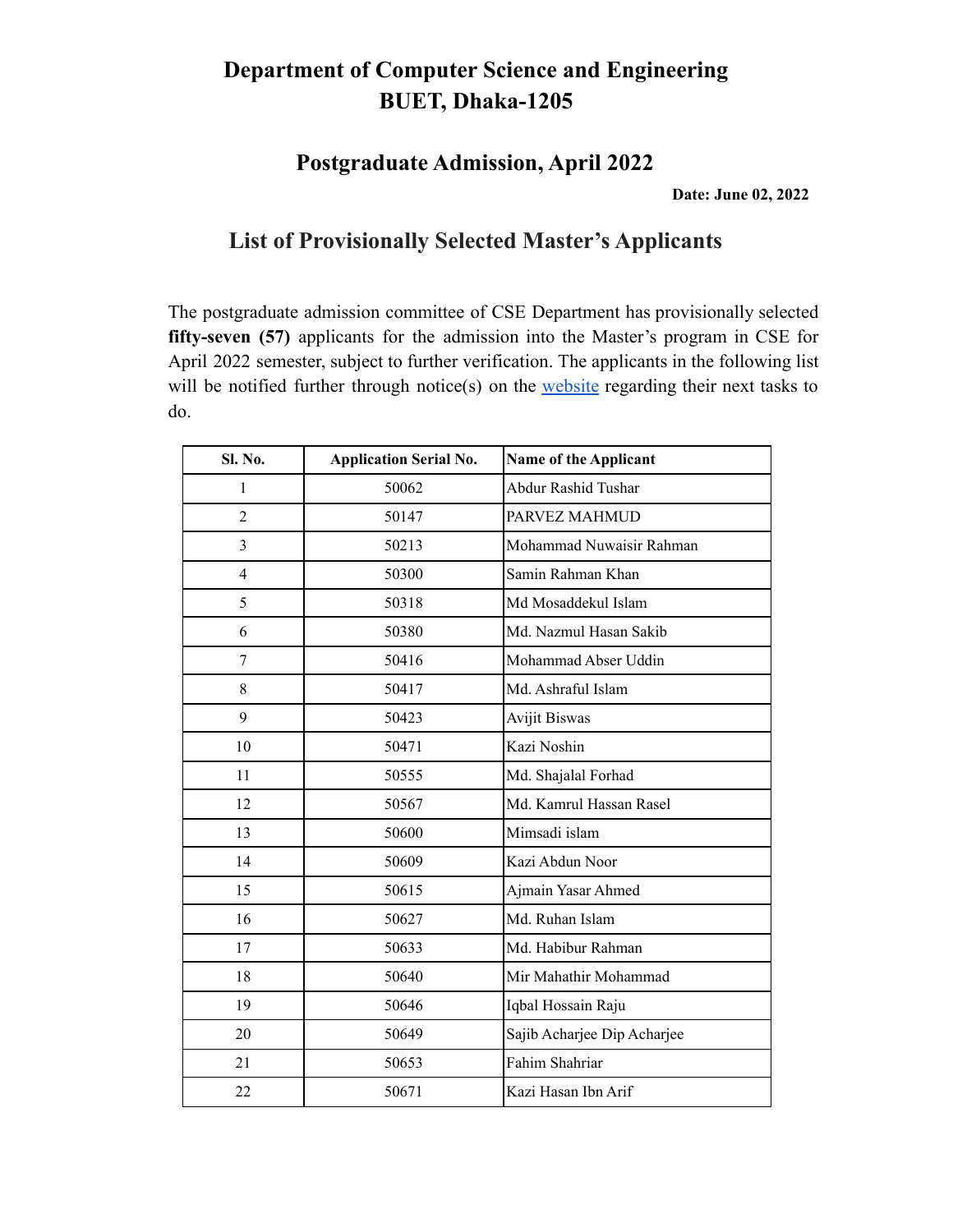# **Department of Computer Science and Engineering BUET, Dhaka-1205**

### **Postgraduate Admission, April 2022**

**Date: June 02, 2022**

| 23 | 50673 | Md. Romizul Islam         |
|----|-------|---------------------------|
| 24 | 50698 | Md Hasebul Hasan          |
| 25 | 50699 | Md. Abid Jahan            |
| 26 | 50701 | Md.Tahmidur Rafid         |
| 27 | 50746 | Abir Mohammad Turza       |
| 28 | 50747 | Tousif Mahamud Nibir      |
| 29 | 50766 | Muntaka Ibnath            |
| 30 | 50770 | M. A. Rased               |
| 31 | 50771 | MUHAMMAD SAAD NAASIK      |
| 32 | 50808 | A.K.M. Mehedi Hasan       |
| 33 | 50818 | Md. Shahrar Fatemi        |
| 34 | 50819 | Adiba Shaira              |
| 35 | 50820 | <b>SHEIKH ABIR HASAN</b>  |
| 36 | 50844 | Raihan Rasheed            |
| 37 | 50869 | Shovito Barua Soumma      |
| 38 | 50886 | Sudipa Saha               |
| 39 | 50891 | Mursheda Tasnim           |
| 40 | 50920 | Md. Atiqur Rahman         |
| 41 | 50921 | Sakib Abrar               |
| 42 | 50924 | Nafid Ajmain Enan         |
| 43 | 50927 | Ahsanul Ameen Sabit       |
| 44 | 50936 | Fazle Rafsani             |
| 45 | 50937 | Nazia Afreen              |
| 46 | 50986 | Navid Bin Hasan           |
| 47 | 51024 | Siam Habib                |
| 48 | 51072 | Gourab Saha               |
| 49 | 51079 | Sohel Bashar              |
| 50 | 51083 | Md. Hasibul Husain Hisham |
| 51 | 51100 | Md. Nazmul Islam          |

### **List of Provisionally Selected Master's Applicants**